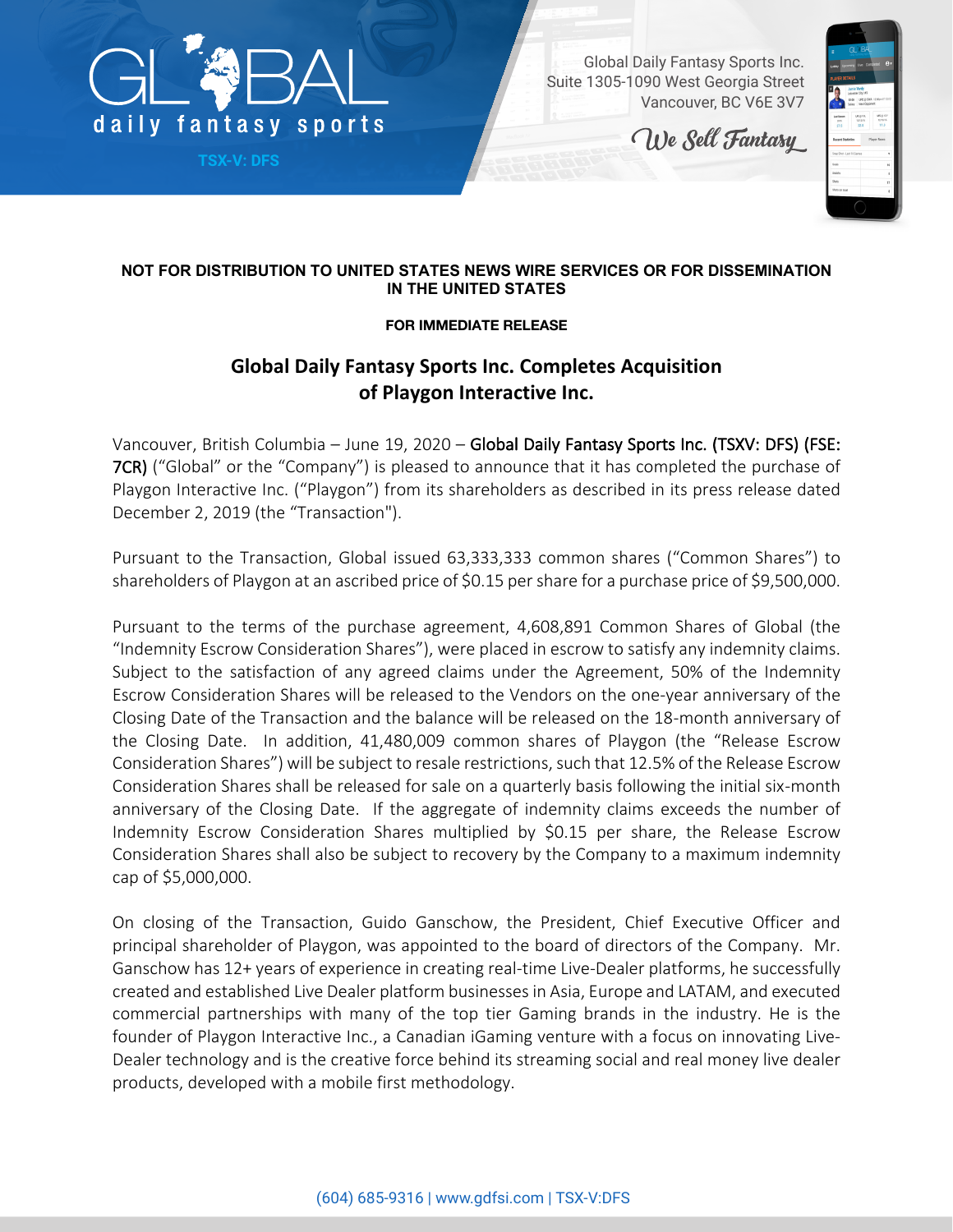

**TSX-V: DFS**

Global Daily Fantasy Sports Inc. Suite 1305-1090 West Georgia Street Vancouver, BC V6E 3V7

We Sell Fantasy



*Guido Ganschow, CEO of Playgon states, "The Live Dealer Casino space has turned into a multibillion dollar vertical within the online casino business and has clearly established itself as an exciting and growing part of the iGaming market. From a product perspective, it has fallen short over the last couple of years, with lack of innovation and quality, especially for the mobile user, who currently represents over 70% of operator generated revenue. We saw a significant gap in what the industry continues to deliver in content, and we believe that our unique Vegas Live Dealer strategy, Mobile First approach will bring real innovation and a true sense of Las Vegas to players online."*

*Darcy Krogh, CEO of Global states, "Live Dealer is an exciting technology and I am thrilled to add this innovative next generation IP to our portfolio of digital content we can take to the market. In my opinion, this is the best-suited technology that compliments the land-based gaming industry's transition to digital. Since 2015, this technology and vertical within the online casino space has experienced exponential growth and industry experts believe by 2024 it will be to a €6-€7 billion market from €4 billion currently\* Mr. Krogh adds, I have had the pleasure of working with Guido in the past. He is an expert with a proven track record in the Live Dealer space. Guido and his team have built a fabulous mobile product that is scalable and versatile in its application to pursue opportunity in both the real money and social gaming verticals. Technology is changing most industries today and the gambling industry is no exception. As a software company we are dedicated to support that convergence."*

*James Penturn, Chairman of the Board of Global states, "We are very pleased with the acquisition of Playgon and it's compelling software and unique Live Dealer product. I am personally delighted that Guido is joining the board of Global. I have had the opportunity to get to know Guido well over the past year and I have every confidence that he brings exceptional knowledge, skill, and integrity to a growing and exciting iGaming market. He will be a wonderful asset to the board, and I believe with Darcy and Guido we have a dynamic and experienced team who will serve the interests of our shareholders exceptionally well.*

The Company has now satisfied all the conditions to the release of the escrowed proceeds of its previously completed financing of approximately \$5,750,000 (the "Financing") and the conversion of the 38,331,588 subscription receipts (the "Subscription Receipts") issued by the Company in the Financing. The Company provided notice today to Computershare Trust Company of Canada ("Computershare"), as subscription receipt agent, that the escrow release conditions have been met. Computershare released the net proceeds of the Financing to the Company and the balance of the cash fees relating to the Financing to Beacon Securities Limited. The Subscription Receipts converted into 38,331,588 common shares and 38,331,588 common share purchase warrants having the terms set out in the Company's press release dated April 23, 2020.

\*Source: H2 Gaming Consultants (https://h2gc.com)